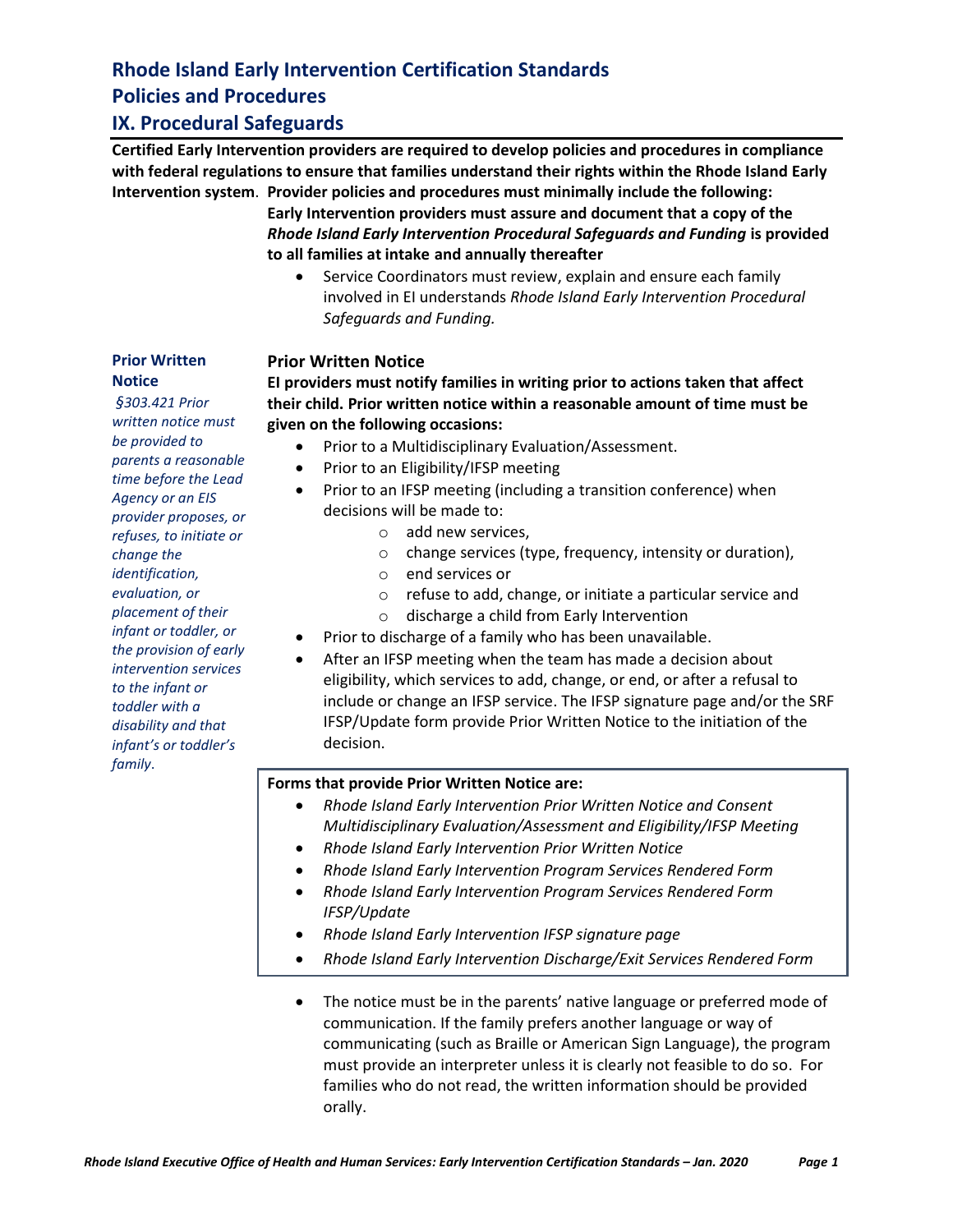## **Rhode Island Early Intervention Certification Standards Policies and Procedures IX. Procedural Safeguards**

### With each notice the parent/caregiver must be provided with *Understanding Procedural Safeguards*. The parent must indicate that they have been given the *Understanding Procedural Safeguards document* and that they understand these rights. If notice is provided by mail, the *Understanding Procedural Safeguards document* must be mailed with the notice.

### **Informed Written Consent**

**EI providers must ensure that families have been fully informed (in their native language), understand and provide written consent to actions that affect their child. Parental consent is required for the following activities:**

- EI providers must obtain written consent from a parent before conducting the initial/annual multidisciplinary evaluation/ assessment.
- A program must obtain written consent from a parent before initiating any services (including discipline specific evaluations and assessments) or changes in services on an IFSP. EI providers must assure families that they have the ability to accept or decline some services without impacting the provision of other services.
- A parent may withdraw his/her consent for Early Intervention services after initially providing it without jeopardizing other Early Intervention services.
- If a parent does not give consent, the program must make an effort to ensure that the parent is fully aware of the nature of the evaluation, assessment, or services that would be available, and that the parent understands the child will not be able to receive an evaluation, assessment, or services without consent.
- EI providers must obtain parental consent prior to the release of personally identifiable information necessary to bill private insurance*.*
- EI providers must obtain parental consent to release records with personally identifiable information (unless otherwise permitted under state or federal law).

### **Forms used to obtain parental consent are:**

- *Health Insurance Consent to Release Information form*
- *Prior Written Notice and Consent Multidisciplinary Evaluation/Assessment form*
- *IFSP signature page*
- *Rhode Island Early Intervention Program Services Rendered Form IFSP/Update*

**Informed Written Consent** *§303.7 Consent Consent means that— (a) The parent has been fully informed of all information relevant to the activity for which consent is sought, in the parent's native language, as defined in §303.25; (b) The parent understands and agrees in writing to the carrying out of the activity for which the parent's consent is sought, and the consent form describes that activity and lists the early intervention records (if any) that will be released and to whom they will be released; and (c)(1) The parent understands that the granting of consent is voluntary on the part of the parent and may be revoked at any time. (2) If a parent revokes consent, that revocation is not* 

*retroactive (i.e., it does not apply to an action that occurred before the consent was revoked).*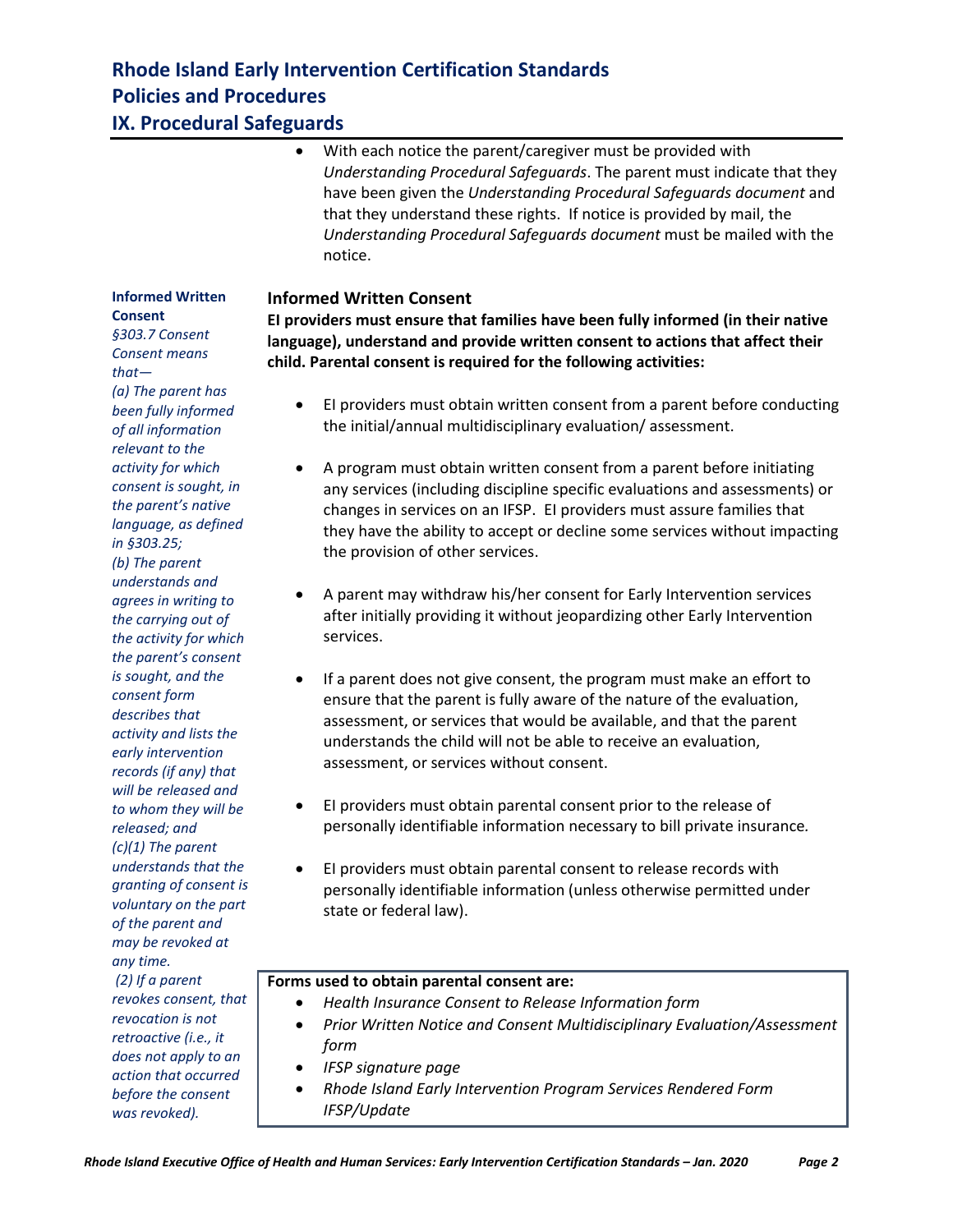## **IX. Procedural Safeguards**

*Confidentiality and Release of Information IDEA 303.401 (a) Each state must ensure that the parents referred to under this part are afforded the right to confidentiality of personally identifiable information, including the right to written notice of and written consent to the exchange of that information consistent with Federal and State Laws*

b) *Confidentiality procedures. As required under sections 617(c) and 642 of the Act, the regulations in §§ 303.401 through 303.417 ensure the protection of the confidentiality of any personally identifiable data, information, and records collected or maintained pursuant to this part by the Secretary and by participating agencies, including the State Lead Agency and EIS providers, in accordance with the protections under the Family Educational Rights and Privacy Act (FERPA) in 20 U.S.C. 1232g and 34 CFR part 99.*

#### **Confidentiality and Release of Information**

**The Lead Agency and EI providers must ensure that information about children and families is kept confidential.**

- The Lead Agency and EI providers must ensure the protection of the confidentiality of any personally identifiable information, data and records collected, used or maintained, consistent with federal and state law. This applies from the time the child is referred to early intervention until the information is no longer required to be maintained.
- Personally identifiable information includes:
	- o the child's name, address and date of birth;
	- o the names of the parents and other family members;
	- o a personal identifier, such as a social security number
	- o indirect identifiers such as, place of birth, and mother's maiden name;
	- $\circ$  a list of personal characteristics that would make it possible to identify the child with reasonable certainty.
- The Lead Agency and EI providers must provide written notice and obtain prior written consent from the parent in order to obtain, release or exchange personally identifiable information concerning the child and family. This also includes the sharing of personally identifiable information verbally.
- Prior parental consent must be obtained before personally identifiable information is disclosed to anyone other than authorized representatives, officials or employees of "participating agencies". A "participating agency" is any individual, agency, entity, or institution that collects, maintains, or uses personally identifiable information to implement the requirements in Part C of the Act and the regulations in this part with respect to a particular child.
- The written consent must be signed by the parent, list the information that will be released, state the purpose of the disclosure, and identify the party to whom the disclosure will be made.
- The EI provider must explain to the parent that the granting of consent to obtain, release or exchange personally identifiable information may be revoked at any time by contacting their service coordinator (but cannot be revoked retroactively).
- No personally identifiable information about the child or family will be disclosed to another agency or individual without written consent from the parent or other person with legal authority to make such a release, except as follows to:
	- o The parents of the child;
	- o An Early Intervention program's employees and contractors such as educators, therapists, supervisors, administrators,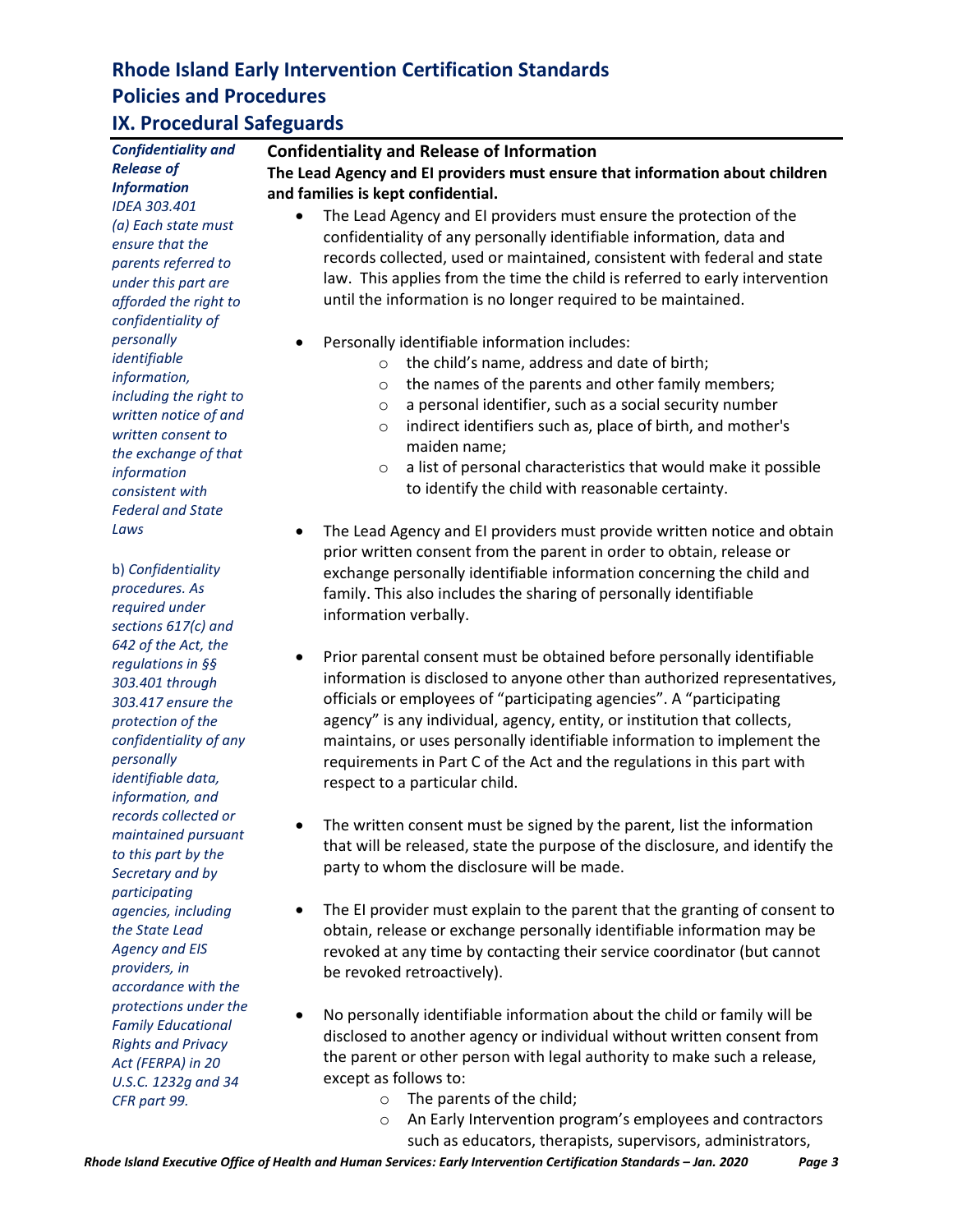**IX. Procedural Safeguards**

|           | secretaries, or paraprofessionals who have been determined<br>to have legitimate interests. Legitimate interest is performing<br>a task related to his or her job description or a service to the<br>child or family.<br>Another Rhode Island certified Early Intervention Provider in<br>$\circ$<br>connection with implementing Part C;<br>Authorized representatives of the United States Department<br>$\circ$<br>of Education and the Lead Agency in connection with<br>implementing Part C;<br>LEAs and SEA's for the purpose of notification, unless the<br>$\circ$<br>parent "Opts out" of notification. Notification information<br>includes the child's name, date of birth, parent contact<br>information (including parents' names, addresses, and<br>telephone numbers). This is done by faxing or mailing T-1 of<br>the IFSP to the LEA. Parent consent is required to release any<br>additional information;<br>Accrediting organizations to carry out their accrediting<br>O<br>functions;<br>Appropriate persons, if the knowledge of such information is<br>$\circ$<br>necessary to protect the health or safety of a child;<br>To comply with a judicial order or lawfully issued subpoena.<br>$\circ$ |
|-----------|---------------------------------------------------------------------------------------------------------------------------------------------------------------------------------------------------------------------------------------------------------------------------------------------------------------------------------------------------------------------------------------------------------------------------------------------------------------------------------------------------------------------------------------------------------------------------------------------------------------------------------------------------------------------------------------------------------------------------------------------------------------------------------------------------------------------------------------------------------------------------------------------------------------------------------------------------------------------------------------------------------------------------------------------------------------------------------------------------------------------------------------------------------------------------------------------------------------------------|
| ٠         | If a child is under the guardianship of the Rhode Island Department of<br>Children Youth and Families, the child's DCYF worker can access the<br>child's early intervention record without the consent of the child's,<br>parent, or legal guardian.                                                                                                                                                                                                                                                                                                                                                                                                                                                                                                                                                                                                                                                                                                                                                                                                                                                                                                                                                                      |
| $\bullet$ | If there is an active investigation of abuse or neglect. DCYF investigators<br>will be granted access to any information in the early intervention record.                                                                                                                                                                                                                                                                                                                                                                                                                                                                                                                                                                                                                                                                                                                                                                                                                                                                                                                                                                                                                                                                |
| ٠         | The Lead Agency and EI provider must protect the confidentiality of<br>personally identifiable information during collection, maintenance, use,<br>storage, disclosure, and destruction of records.                                                                                                                                                                                                                                                                                                                                                                                                                                                                                                                                                                                                                                                                                                                                                                                                                                                                                                                                                                                                                       |
|           | The Lead Agency and EI provider must have one official who will assume<br>responsibility for ensuring the confidentiality of any personally<br>identifiable information.                                                                                                                                                                                                                                                                                                                                                                                                                                                                                                                                                                                                                                                                                                                                                                                                                                                                                                                                                                                                                                                  |
| $\bullet$ | All persons collecting or using personally identifiable information must<br>receive documented training or instruction on Rhode Island Early<br>Intervention policies and procedures regarding consent, confidentiality,<br>and access to records and family rights under the Family Educational<br>Rights and Privacy Act (FERPA).                                                                                                                                                                                                                                                                                                                                                                                                                                                                                                                                                                                                                                                                                                                                                                                                                                                                                       |
|           |                                                                                                                                                                                                                                                                                                                                                                                                                                                                                                                                                                                                                                                                                                                                                                                                                                                                                                                                                                                                                                                                                                                                                                                                                           |

• The Lead Agency and EI provider must maintain, for public inspection, a current listing of the names and positions of those employees within the agency who may have access to personally identifiable information.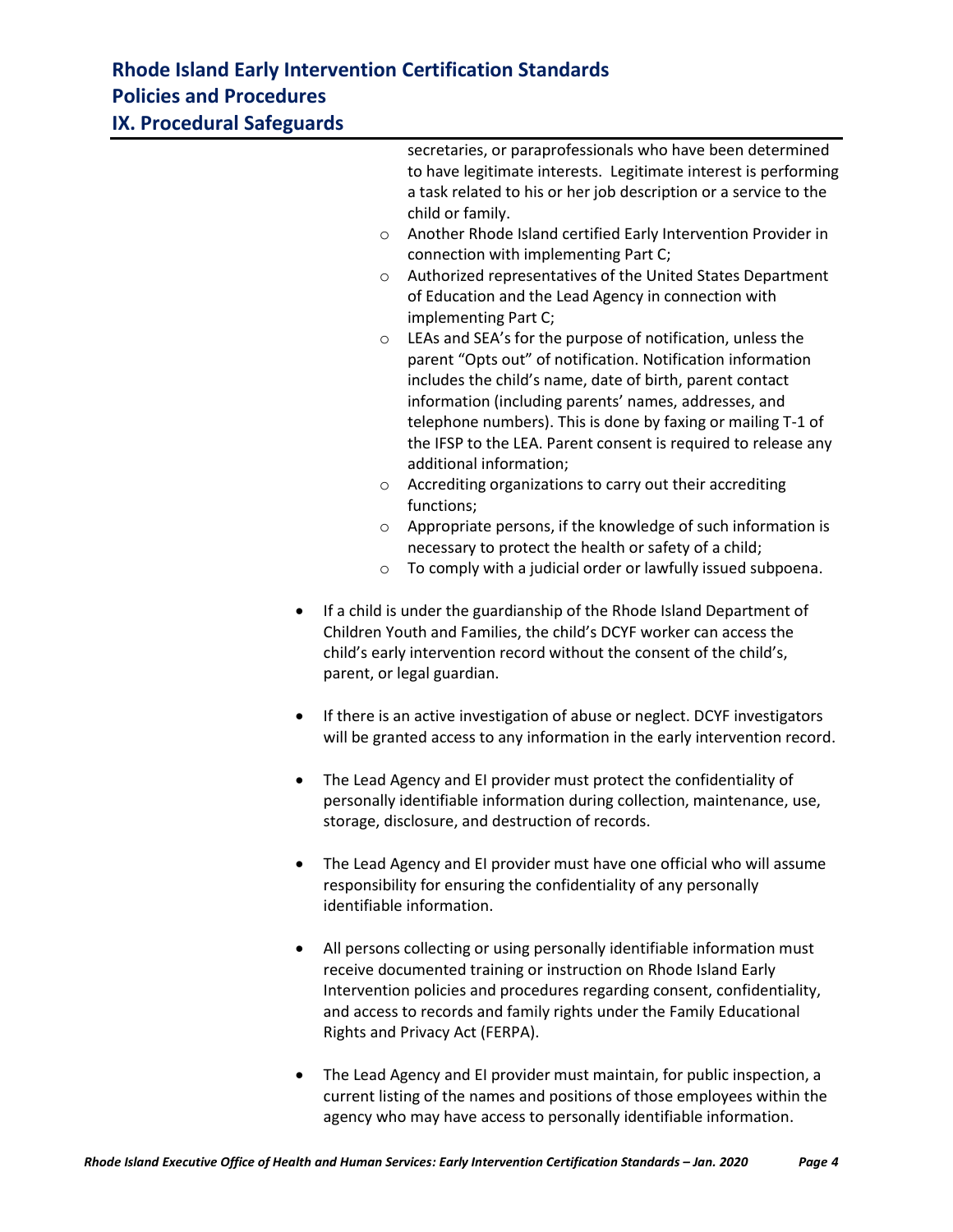## **IX. Procedural Safeguards**

|                                    | El providers notify parents when personally identifiable information<br>$\bullet$<br>collected, maintained or used is no longer needed at intake in the Rhode<br>Island Early Intervention Procedural Safequards and Funding document.<br>Parents may request that the EI provider destroy the information when it<br>is no longer needed. The Lead Agency and EI provider may maintain a<br>permanent record of the child's name, date of birth, address, phone<br>number, name(s) of service coordinator(s), exit status and date. |
|------------------------------------|--------------------------------------------------------------------------------------------------------------------------------------------------------------------------------------------------------------------------------------------------------------------------------------------------------------------------------------------------------------------------------------------------------------------------------------------------------------------------------------------------------------------------------------|
|                                    | The EI provider must have policies and procedures regarding record<br>$\bullet$<br>retention which ensures confidentiality of the record during storage and<br>destruction. The EI Provider must keep the child's records for ten (10)<br>years.                                                                                                                                                                                                                                                                                     |
| <b>Access to</b><br><b>Records</b> | <b>Access to Records</b><br>El Providers must ensure that families have access to early intervention records<br>regarding their child and family.<br>Early Intervention records include any information, recorded in any way,<br>maintained by an agency or Early Intervention provider.                                                                                                                                                                                                                                             |
|                                    | El Providers must ensure that parents have the opportunity to inspect<br>$\bullet$<br>and review all early intervention records about the child and child's family<br>that are collected, maintained, or used including evaluations and<br>assessments, eligibility determinations, development and implementation<br>of the IFSP, provision of early intervention services, individual complaints<br>involving the child, and any other part of the child's early intervention<br>record.                                           |
|                                    | El Providers must provide parents, upon request, a list of the types and<br>$\bullet$<br>locations of early intervention records kept on their child, where they are<br>maintained and how they can gain access to them.                                                                                                                                                                                                                                                                                                             |
|                                    | El Providers will respond to and comply with a parent's request to inspect<br>$\bullet$<br>and review their child's early intervention records without unnecessary<br>delay and before any meeting regarding an IFSP or due process hearing,<br>but not more than 10 days after a request has been made.                                                                                                                                                                                                                             |
|                                    | El providers must make available at no cost to the parent, a copy of each<br>$\bullet$<br>evaluation, assessment of the child, family assessment, and IFSP as soon<br>as possible after each IFSP meeting.                                                                                                                                                                                                                                                                                                                           |
|                                    | El providers may charge a fee for copies of records, but only if such a fee<br>does not prevent the parent from inspecting and reviewing the record.                                                                                                                                                                                                                                                                                                                                                                                 |
|                                    | El providers may not charge a fee to search for or collect information.                                                                                                                                                                                                                                                                                                                                                                                                                                                              |
|                                    | The family of the child has the right to have someone from the EI program<br>explain or interpret any item in the record that the family does not                                                                                                                                                                                                                                                                                                                                                                                    |

understand.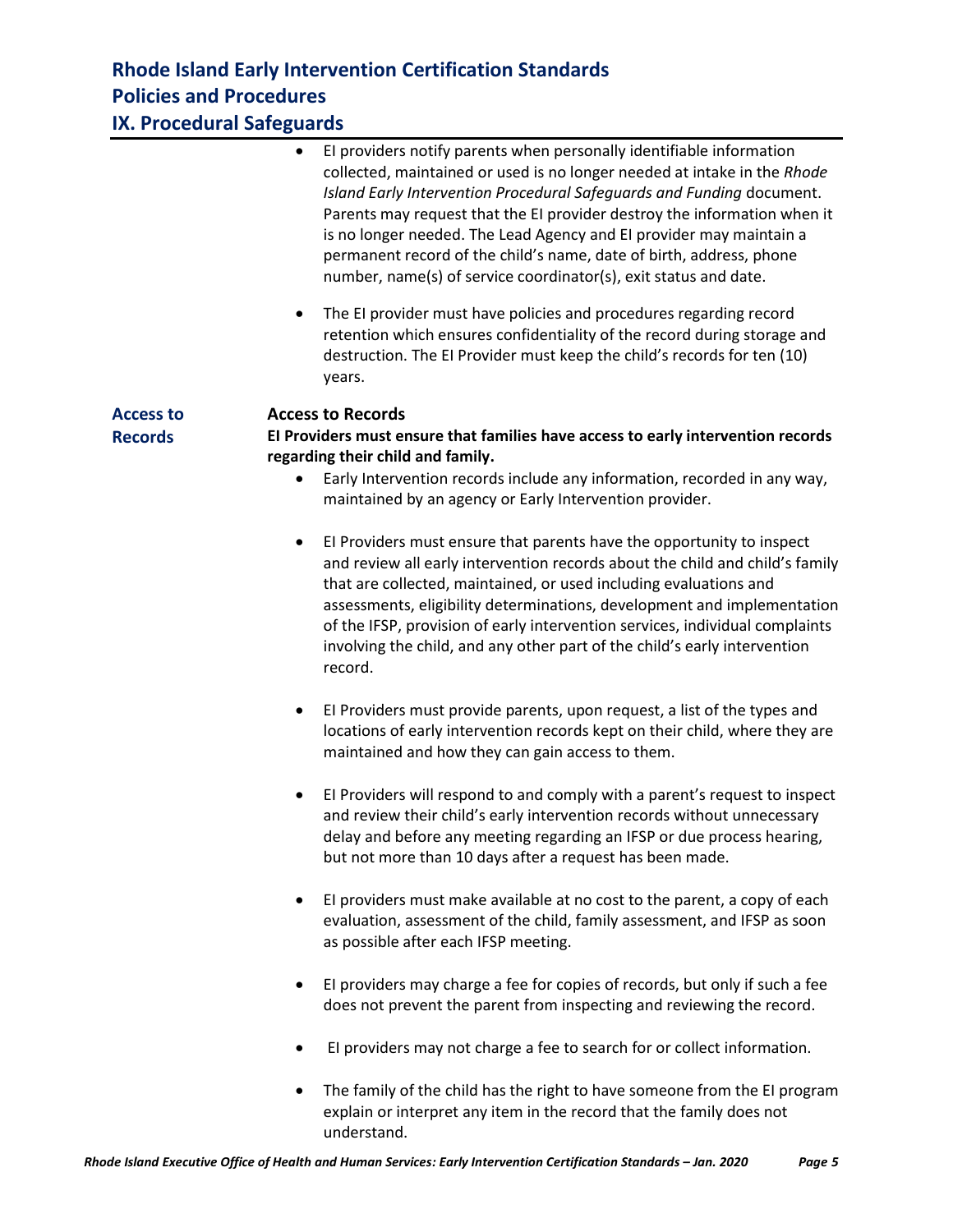- Parents have the right to have a representative inspect and review the early intervention record.
- The EI provider may presume the parent has the authority to inspect and review records relating to their child unless the EI provider has been provided documentation that the parent does not have the authority under applicable state law governing such matters as custody, foster care, guardianship, separation and divorce.
- If a record includes information on more than one child, the parents' rights to access are restricted to the portion of the record of their own child.
- If the parent feels that any information in the record is inaccurate, or misleading, or violates the privacy or other rights of the child, he/she may request the EI provider to amend the information. The request must be documented. The EI provider must either amend the information in a reasonable period of time or formally refuse to do so.
- If the EI provider refuses to do so, the parents must be informed in writing of that refusal, be advised of the right to dispute the decision to refuse to change the record, and be advised of the right to a due process hearing to challenge information in the record to ensure that it is not inaccurate, misleading, or otherwise in violation of the privacy or other rights of the child.
- The provider will inform the parent of the right to a due process hearing and assist the parent in completing the Request for a Due Process Hearing if needed. The hearing must be in accordance with FERPA procedures.
- If, as a result of a hearing, it is determined that information in the record is inaccurate, misleading or otherwise in violation of the privacy or other rights of the child or parent, the records will be amended accordingly, and the parents will be notified in writing.
- If, as a result of the hearing, it is determined that the information is not inaccurate, misleading, or otherwise in violation of the privacy or other rights of the child or parent, the parent will be informed of the right to place in the record a statement commenting on the information or reasons for disagreeing with the decision of the agency.
- Any explanation placed in the record must be maintained by the EI provider as part of the early intervention record as long as the record or contested portion is maintained by the EI provider. If the record or the contested portion is disclosed by the EI provider to any party, the explanation must also be disclosed to the party.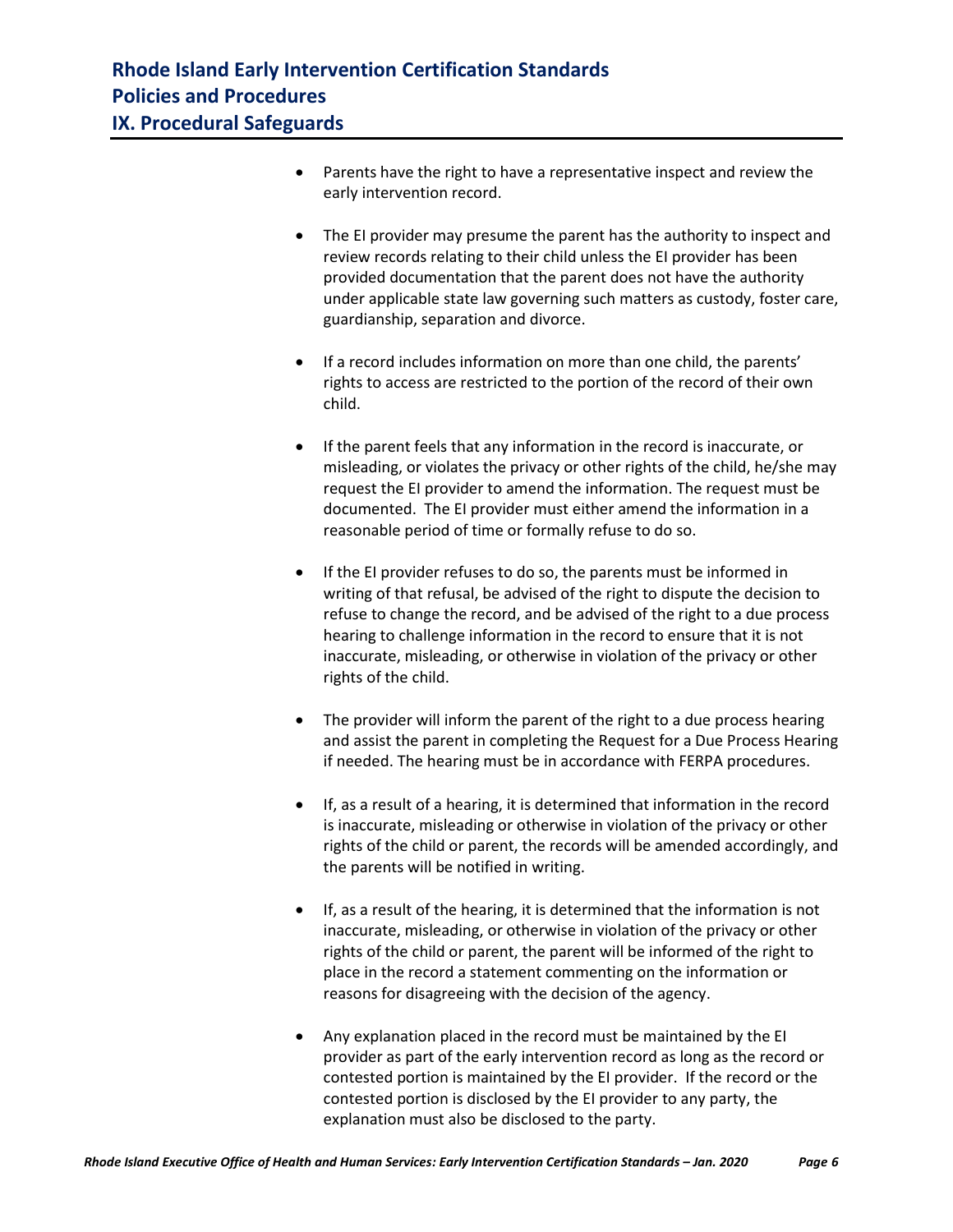**IX. Procedural Safeguards**

- Parents also have the right to file a complaint with the U.S. Dept. of Education concerning alleged failures of compliance with FERPA.
- Each EI provider must keep a record of parties obtaining or requesting access to early intervention records collected, maintained or used. The record of access must include the name of the party, the date of access and the purpose for which the party was authorized to use the child's record.
- The record of access shall be maintained with the record as long as the record is maintained.
- Each EI provider must maintain early intervention records in locked files/storage rooms at all times in order to secure confidentiality.
- Each EI provider is responsible for ensuring compliance with the Family Educational Rights and Privacy Act FERPA and the Health Insurance Portability and Accountability Act (HIPAA).

### **Surrogate Parent Every child referred for an evaluation or enrolled in Early Intervention must have someone who can act on that child's behalf as a parent as defined under Part C of the IDEA**

*Section 303.27 of IDEA defines parent as (A) a biological, adoptive, or foster parent of a child (unless a foster parent is prohibited by State law from serving as a parent); (B) a guardian authorized to act as the child's parent (but not the State if the child is a ward of the State); (C) an individual acting in the place of a biological or adoptive parent (including a grandparent, stepparent, or other relative) with whom the child lives, or an individual who is legally responsible for the child's welfare; or (D) an individual who has been appointed under 303.422 or section 639(a)(5) to be a surrogate parent.*

- A child does not need a surrogate parent if he or she lives with someone who meets the definition of "parent."
- A child needs a surrogate parent when:
	- o No parent (as defined) can be identified
	- o The Lead Agency or other public agency, after reasonable efforts, cannot locate a parent; or
	- o The child is a ward of the State.
- In Rhode Island, children referred to Early Intervention will usually live with someone who meets the definition of "parent". In the rare instance when a child does not live with anyone that fits the definition of parent the following methods are used:
	- o Department of Children Youth and Families will assign a surrogate parent. The surrogate parent is identified on Form 175.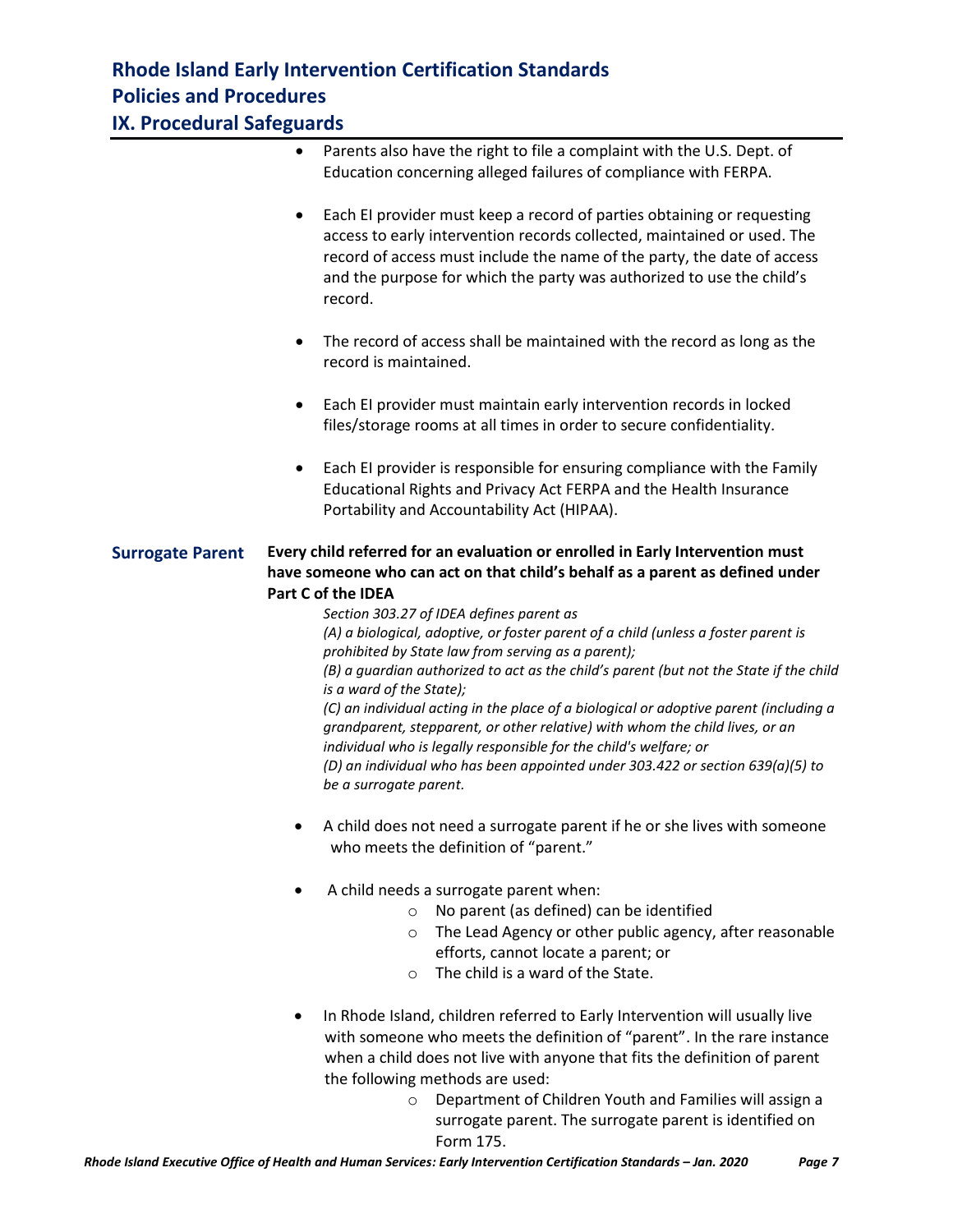## **Rhode Island Early Intervention Certification Standards Policies and Procedures IX. Procedural Safeguards**

- o A judge who oversees the case of an infant or toddler, who is a ward of the state, can appoint a surrogate parent for that child.
- The role of a surrogate parent is to make Early Intervention decisions affecting the child, in place of the child's parent. Early intervention decisions include identification, evaluation, placement, development and periodic reviews of the Individualized Family Service Plan (IFSP) and due process procedures. A surrogate parent has access to all early intervention records concerning the child and due process rights. The surrogate parent has the same rights as a parent for all purposes under Rhode Island Early Intervention. However, surrogate parents do not have the authority to request or release medical information. The DCYF social worker signs for release of medical records.
- A person assigned as a surrogate parent
	- o May not be an employee of the Lead Agency or any other public agency or EIS provider that provides early intervention services, education, care, or other services to the child or any family.
	- o May not have personal or professional interest that conflicts with the interest of the child he or she represents; and
	- o Must have knowledge and skills that ensure adequate representation of the child.
	- o A person who is otherwise qualified to be a surrogate parent under paragraph (d) of this section is not an employee of the agency solely because he or she is paid by the agency to serve as a surrogate parent.
- DCYF must make reasonable efforts to ensure the assignment of a surrogate parent not more than 30 days after a public agency determines that the child needs a surrogate parent.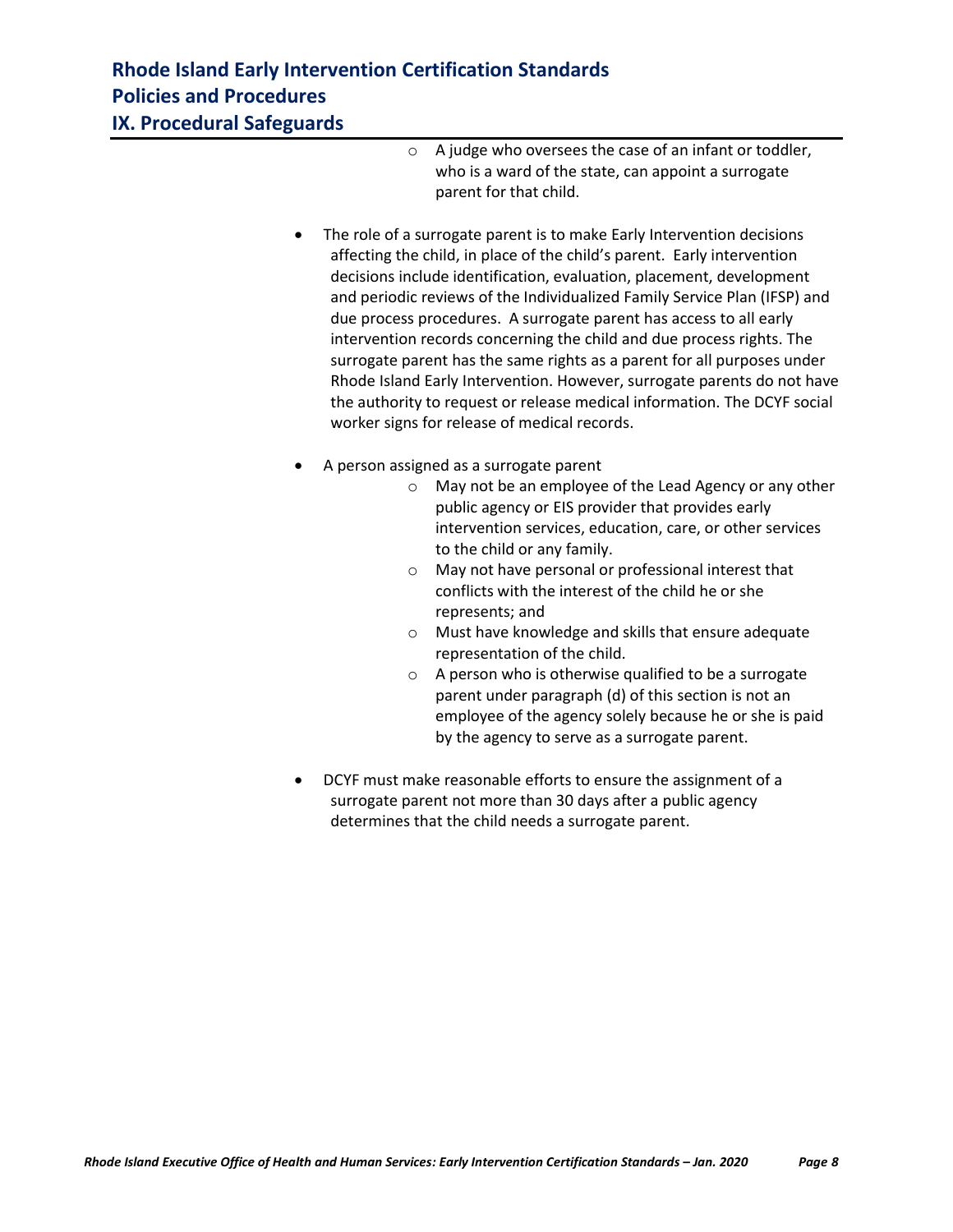## **IX. Procedural Safeguards**

### **Informal Complaint Procedures**

**Certified EI Providers must have policies and procedures for resolving informal parent complaints.** 

- EI providers explain at Intake how and with whom parents can address concerns or disagreements about Early Intervention with at the program level.
- EI providers offer informal opportunities to resolve a parent's concern and areas of disagreements through meetings/discussions.
- EI providers work collaboratively with families and accommodate parent preferences within reason.
- EI providers must notify parents of formal complaint procedures at Intake and annually by providing each parent with the *Rhode Island Early Intervention Procedural Safeguards and Funding*. EI providers must also provide parents with *Understanding Procedural Safeguards* which includes formal complaint procedures whenever Prior Written Notice is given.

#### **The following formal complaint processes are available: Complaints**

The Rhode Island Executive Office of Health and Human Services, as Lead Agency, is responsible to review, investigate and act on any complaints or allegations of noncompliance with Part C of IDEA or with Rhode Island Early Intervention Certification standards, policies, or procedures by a certified Early Intervention Provider. The complaint procedure is publicly available on the EOHHS website. Any public agency, public employee, parent, private individual or organization may file a written complaint alleging that there has been an instance of noncompliance with IDEA Part C or with Rhode Island Certification Standards, policies, or procedures by any certified Early Intervention Provider.

- The parent, organization or individual filing the complaint must submit a signed written complaint to the Part C Coordinator and simultaneously forward a copy of the complaint to the EI provider serving the child.
- The Rhode Island Early Intervention Written Complaint form must be completed, signed, dated and submitted to the Part C Coordinator. This form is available in *Rhode Island Early Intervention Procedural Safeguards and Funding* document given at Intake and online at: <http://www.eohhs.ri.gov/Consumer/FamilieswithChildren/EarlyIntervention.aspx>
- The EI provider will assist the parent in filing a written complaint if requested.
- The Early Intervention Complaint Form shall be used and must include:
	- o A statement that the EI provider has violated a requirement of Part C of the IDEA; not more than one year prior to the date that the complaint is received;
	- o The facts on which the statement is based;
	- o The signature and contact information for the individual filing the complaint; and
	- o The name and address of the child
	- o The name of the EI provider serving the child
	- o A description of the nature of the problem of the child, including facts relating to the problem; and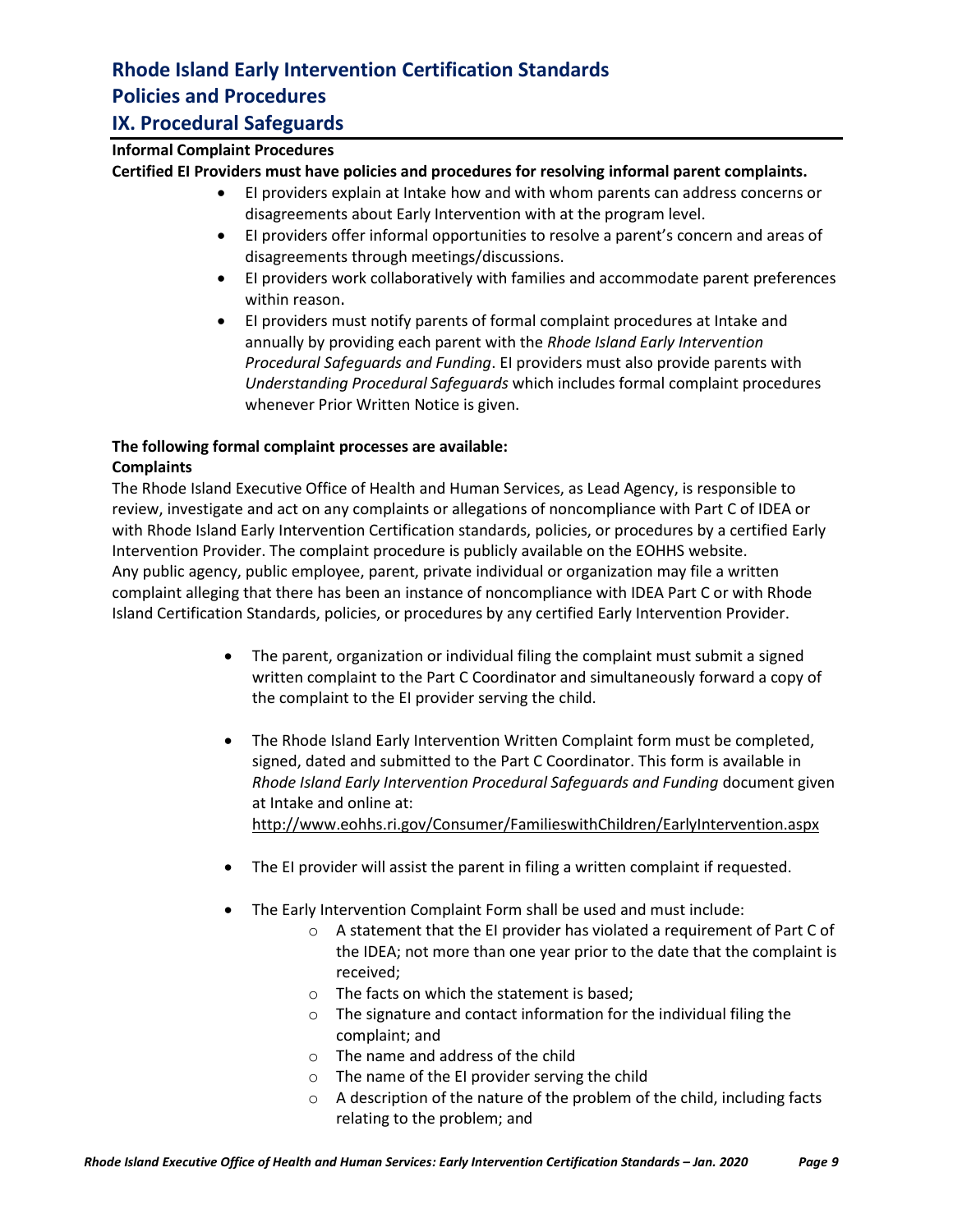## **Rhode Island Early Intervention Certification Standards Policies and Procedures IX. Procedural Safeguards**

- o A proposed resolution of the problem to the extent known and available to the party at the time the complaint is filed.
- The Lead Agency will conduct an investigation of the complaint through interviews and a review of the early intervention record(s) or may determine that an independent on-site investigation is necessary. The complainant will be given the opportunity to submit additional information orally or in writing within the required timeline.
- The EI provider will be given an opportunity to respond to the complaint; including at the discretion of the Lead Agency, a proposal to resolve the complaint.
- A parent who has filed a complaint will be given an opportunity to voluntarily engage in mediation with the EI provider.
- EI programs will cooperate with the Lead Agency by providing full access to all records and personnel involved.
- The Lead Agency will review all relevant information and determine whether there has been a violation of a requirement of the Rhode Island Early Intervention system and will issue a written decision within 60 days. A time extension may be permitted only if exceptional circumstances exist with respect to the complaint or if the parent and the EI provider agree to extend the time to engage in mediation.
- The written decision will address each allegation in the complaint and will contain the following:
	- o Findings of facts and conclusions
	- o The reasons for the final decision
	- o The procedures to effectively implement the decision including corrective actions needed to achieve compliance, negotiations and technical assistance.
	- o If the Lead Agency has found that the EI provider failed to provide appropriate services, the Lead Agency must address corrective actions required to correct the cause of the complaint. This includes corrective actions required of the system or of the EI program which impact the future provision of service for children with disabilities and their families, and compensatory services or monetary reimbursement as appropriate to the needs of the child and the child's family.
- Final decisions are binding and enforceable. The Lead Agency may monitor the EI provider regarding implementation of corrective actions and if corrective actions are not implemented the Lead Agency may terminate the EI provider's certification agreement.
- If an issue is raised in the written complaint, or there are multiple issues in which one or more are also part of a due process hearing request, the issue(s) must be set aside until the conclusion of the due process hearing. The remaining issues must be resolved using the written complaint time limits.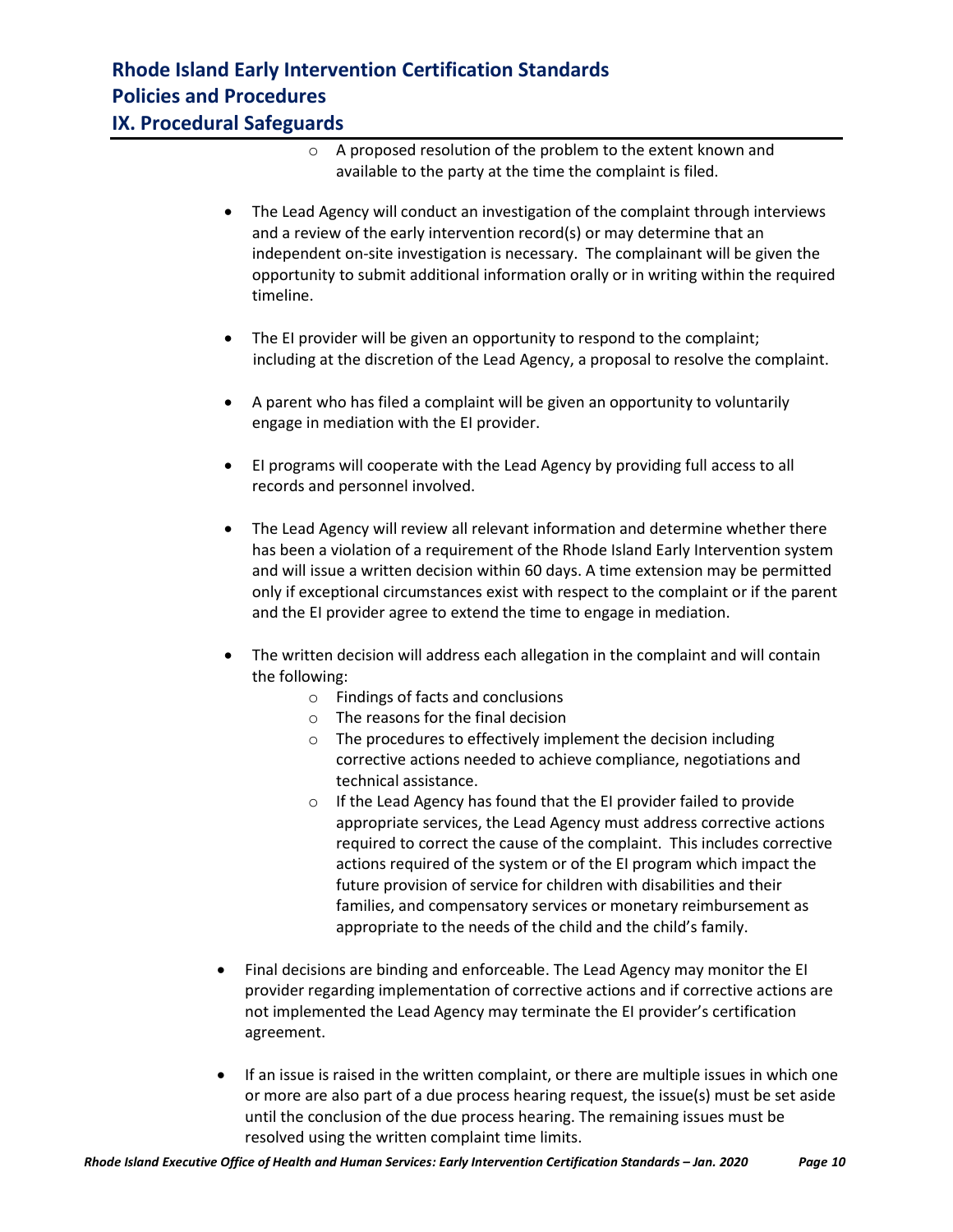### **IX. Procedural Safeguards**

- If an issue is raised in the written complaint, which has already been decided in a due process hearing, the previous decision is binding, and the complainant must be so informed.
- A written complaint alleging a failure of the EI provider to implement a decision made pursuant to a Request for Due Process Hearing must be resolved by the Lead Agency.
- If a parent is not satisfied with the final decision issued by the Lead Agency a Request for a Due Process Hearing may be filed by the parent if the written complaint was about a proposal to initiate or change the identification, evaluation or early intervention services of their child; or the refusal to initiate or change the child's identification, evaluation or early intervention services of their child.

### **Mediation**

When filing a written complaint or a request for a due process hearing, families must be offered mediation as a formal avenue with which to resolve any dispute. Parents are notified of mediation procedures in *Rhode Island Early Intervention Procedural Safeguards and Funding* which they receive initially and annually from the EI provider. They also receive *Understanding Procedural Safeguards* whenever Prior Written Notice is given.

> The Lead Agency (EOHHS) offers the parent mediation as a first step in resolving a disagreement when they file:

- o A written complaint
- o A request for a due process hearing
- Mediation is voluntary on the part of all parties. The Lead Agency (EOHHS) identifies individual mediators to provide EI mediation services. EOHHS maintains a list of qualified and impartial mediators who are required to undergo training in effective mediation techniques and are knowledgeable in laws, regulations, policies and procedures related to the provision of EI services.
- Mediation cannot be used to deny or delay the parent's right to a due process hearing or any other rights.
- The parent may refuse or withdraw from the mediation process at any time.
- The mediation process, including a written mediation agreement, must be completed to ensure enough time for completion of a due process hearing or complaint investigation by the Lead Agency unless an extension of time has been granted by the Lead Agency in the case of a written complaint or the hearing officer in the case of a due process hearing.
- Each session in the mediation process must be scheduled in a timely manner and must be held in a location that is convenient to the parties (parent and EI service provider) to the dispute. The Lead Agency must bear the cost of the mediation process, including the costs of meetings or sessions described above.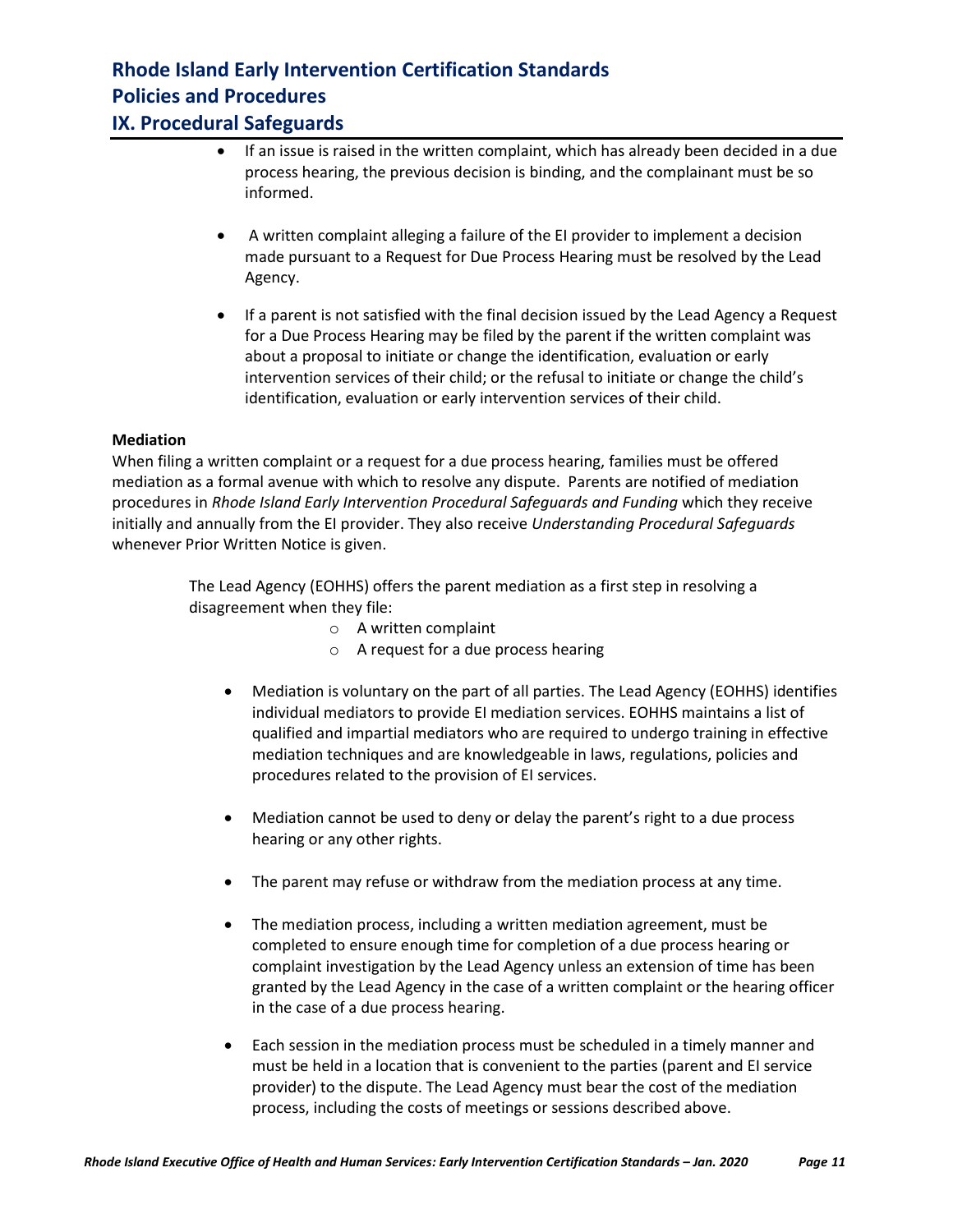## **IX. Procedural Safeguards**

- If the parties resolve a dispute through the mediation process, the parties must execute a legally binding agreement that sets forth the resolution of the dispute and:
	- o States that all discussions that occurred during the mediation process shall remain confidential and may not be used as evidence in any subsequent due process hearing or civil proceeding; and
	- $\circ$  Is signed by both the parent and a representative of the Lead Agency to bind the agency to what has been agreed upon.
	- o A written, signed mediation agreement is enforceable in any state court of competent jurisdiction or in a district court of the United States.

### **Due Process Hearing**

A due process hearing is a formal review of a complaint identified by the parent, all data related to the problem, and testimony from the parties concerned. Parents may request a hearing with regard to:

- A proposal to initiate or change the identification, evaluation or early intervention services of their child;
- Refusal to initiate or change the child's identification, evaluation or early intervention services of their child.
- If they have requested that information in their child's record be amended and the Early Intervention provider refuses to amend the record in accordance with the request (see Access to Records procedure).
- A Request for a Due Process Hearing form must be completed, signed and dated by the parent or the parent's representative and submitted to the Part C Coordinator. This form is included in *Rhode Island Early Intervention Procedural Safeguards and Funding* document given at Intake and is available online at: <http://www.eohhs.ri.gov/Consumer/FamilieswithChildren/EarlyIntervention.aspx>
- The EI provider will assist the parent in filing a Request for a Due Process Hearing upon parent request.
- When a hearing is requested by the parent, the Lead Agency will inform the parent of the right to mediation and of any free or low-cost legal services available to the parent.
- The hearing will be scheduled at a time and in a location, that is convenient to the parents.
- The due process hearing must be completed, and a written decision mailed to each of the parties within thirty (30) calendar days of the receipt of the request. Mediation, if attempted, must occur within the same thirty (30) days. A hearing officer may grant specific extensions of time beyond the period set at the request of either party.
- The hearing officer: